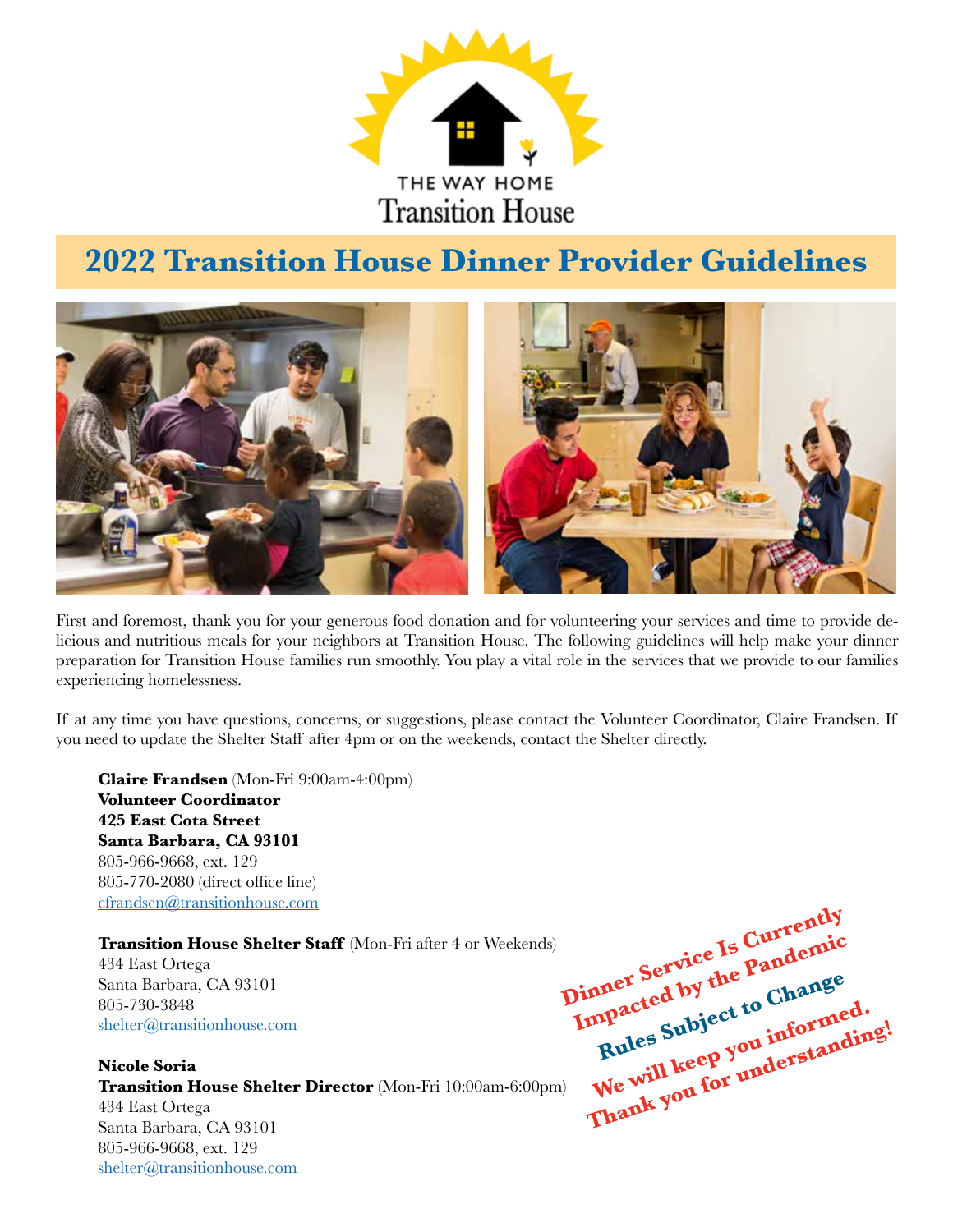## **What Does a Dinner Provider Group Look Like?**

- Dinner Provider Groups can be a faith group, a business, a service organization, or a family or friend group. Anyone who enjoys sharing food and serving their community!
- • **Members must be over 18 to maintain the confidentiality of our child residents who may be in the same schools or peer group as teen volunteers.** Ask the Volunteer Coordinator for other ways kids can get involved at Transition House!
- **Group Leaders and Member Communication:** Each Dinner Provider Group has **one** Group Leader who is responsible for communication with the Volunteer Coordinator and for passing on that information to their group members, including receiving the headcount. Some larger groups, such as those from a church congregation, will have several teams that rotate each month, but one member is appointed to be the Group Leader. If other members have any questions or updates about dinner, they should reach out to their Group Leader, but are always welcome to contact TH directly.
- 3-5 food preparers and servers work best. The kitchen can become crowded quickly.
- Groups may cook on-site or prepare food off-site and drop off to be warmed in the Shelter Kitchen

## **What Should Your Group Expect at the Emergency Shelter?**

- Located at **434 E. Ortega**. Shelter Staff: 805-730-3848 or shelter@transitionhouse.com
- **Parking:** In Shelter lot, Ortega Street, or in "the alley" connecting the Admin Office to the Shelter (enter on Olive Street, see attached diagram)
- **4:00pm Mon-Fri:** Shelter Operations Staff is on site and Dinner Groups can begin arriving to prepare. **Please plan to arrive no later than 5:30pm**.
	- o **Sign in:** If cooking in-person, show staff your proof of vaccination and fill-in contact info on the sign-in sheet.
- **5:00pm Mon-Fri:** Residents begin returning for the evening
- **5:15-6:15pm Mon-Fri:** Children's Programming, Case Management, etc. Covid restrictions may affect this.
- • **6:30pm: Dinner is Served.**
- Sat-Sun: Shelter is open all day to residents. Dinner is served at 6:30pm. Please arrive no later **than 5:30pm if you serve on the weekend.**
- While Covid Restrictions remain, Volunteers may not interact directly with residents. Dinner will **be plated by volunteers or staff. Staff will serve families and they will take their meal to their room. (As soon as safety permits, this rule will change—it is our least favorite rule, too!)**

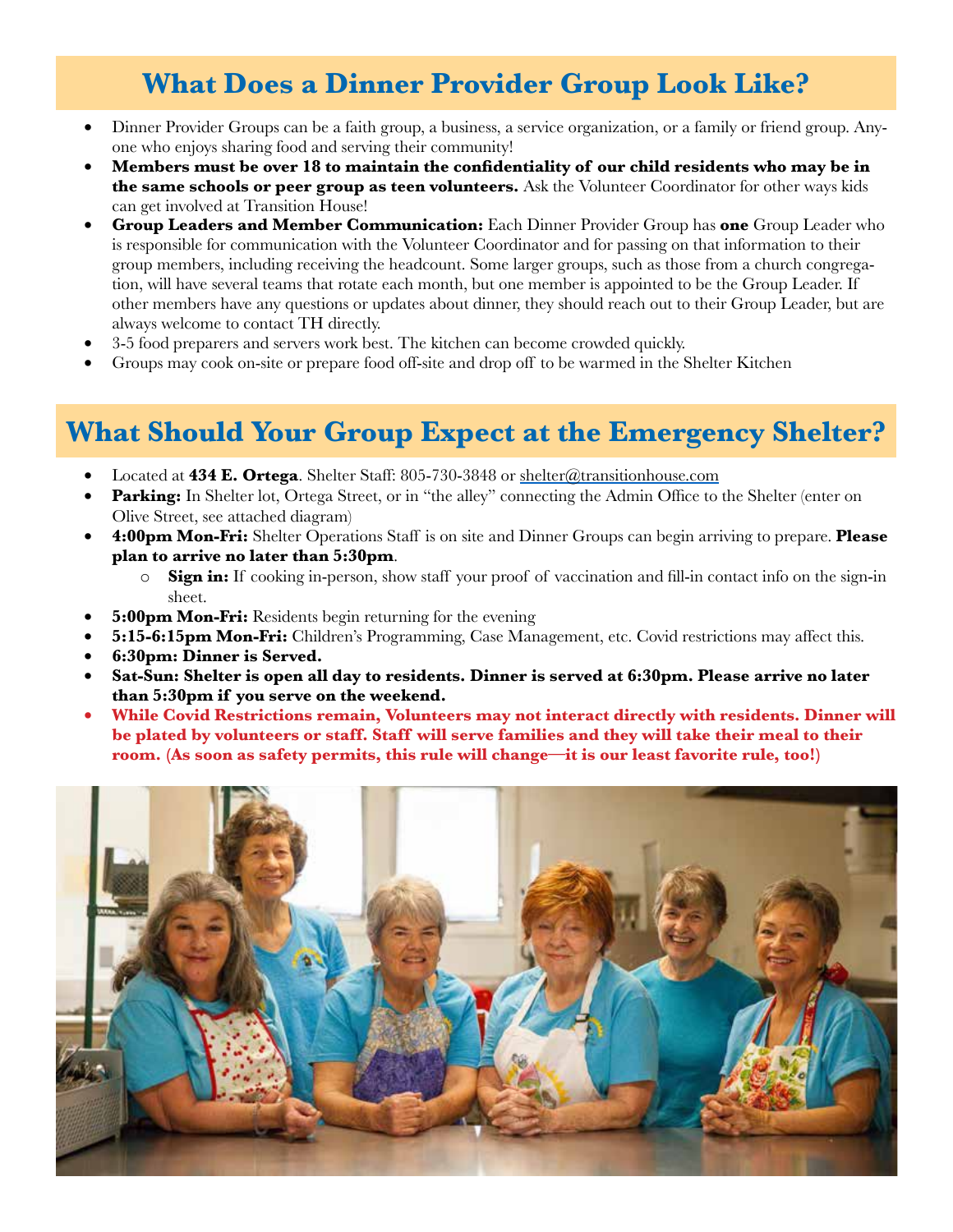## **How to Prepare Meals for Transition House?**

#### *Dinner Menu Requirements*

Transition House follows the USDA's MyPlate program so that families are offered a variety of nutritious foods. The dinner menu should include a hot main dish, a vegetable, a green salad, fruit (or something similar for dessert), and drinks. Below are some examples. If there is a component your group is not able to provide, we can supplement.

- **Main dish**: Meat (if possible, include a vegetarian protein option) / enchiladas / lasagna
- **Vegetable side dish:** Yams / steamed broccoli / roasted vegetable medley
- • **Green salad**: Spinach or Spring Mix/Caesar Salad/Garden Salad
- **Dessert:** Strawberries with yoghurt / watermelon / juice-based popsicles
- **Drinks**: Water and milk for each table are provided by Transition House

#### *Lunches*

• If your service day falls on a Sunday through Thursday, let us know if you can or cannot supply lunch materials. You supply the contents but the shelter operations volunteer makes the next day's lunches. Feel free to call the day before and ask about refrigerator contents. We occasionally get donations of fruit, cookies, cheese, etc. that can be used in the lunches. But, additional materials really help to supplement our supply. We do have paper lunch bags and condiments (mustard and mayonnaise) on site. The amount of supplies you will need to provide will be determined by the client count that week. Please see the "Lunch Guidelines" sheet for further instruction.

#### *Your Budget*

- Some organizations reimburse their volunteers, and some individuals absorb the cost themselves.
- If it becomes a hardship, we can work with you perhaps by having you share the night with someone else or by alternating months.
- To keep your expenses to a minimum we recommend shopping at Smart & Final or Costco.
- We are happy to provide an in-kind donation receipt for tax purposes of any supplies or groceries donated. Please contact the Volunteer Coordinator.

#### *Menu Inspiration and Helpful Hints*

- Visit the Transition House Dinner Calendar to see what other groups are cooking and ensure variety throughout the week. You can also find it by visiting https://www.transitionhouse.com/ selecting the Volunteer Drop Down Menu
- Cook a set menu each month you serve or change it up
- Think like a kid! What got you to eat your veggies?
- Share your favorite family recipe
- Chicken entrees and Mexican or other Latin dishes are popular at Transition House!
- Due to Covid Restrictions groups are not able to decorate and set dining room tables, so groups are welcome to get creative about cheering up resident trays.
- Volunteers are welcome to bring their own cookware, but be sure to take it home the same day. We cannot guarantee it will be returned. Contact the Volunteer Coordinator if you left anything in the kitchen.
- **House Rule: If you cooked, you don't have to do the dishes!** Dishes and surface clean-up is the responsibility of our residents and staff.
- **Leftovers:** Leftover food will be appropriately stored in the freezer or refrigerator by staff to be used by residents for lunches on the weekend.

#### *Headcount*

- The Shelter capacity during Covid Restrictions is 65 people. Over  $60\%$  of our residents are children
- The Group Leader will receive a call with the headcount at least several days prior to their service night. The Group Leader will then pass that information on to the rest of their team. You may contact the Volunteer Coordinator or the Front Office at any time with an updated headcount.
- **Late Plates:** Clients may obtain a late pass to work late or fulfill other obligations outside the Shelter in the evening. Ask staff how many late plates need to be set aside for these residents